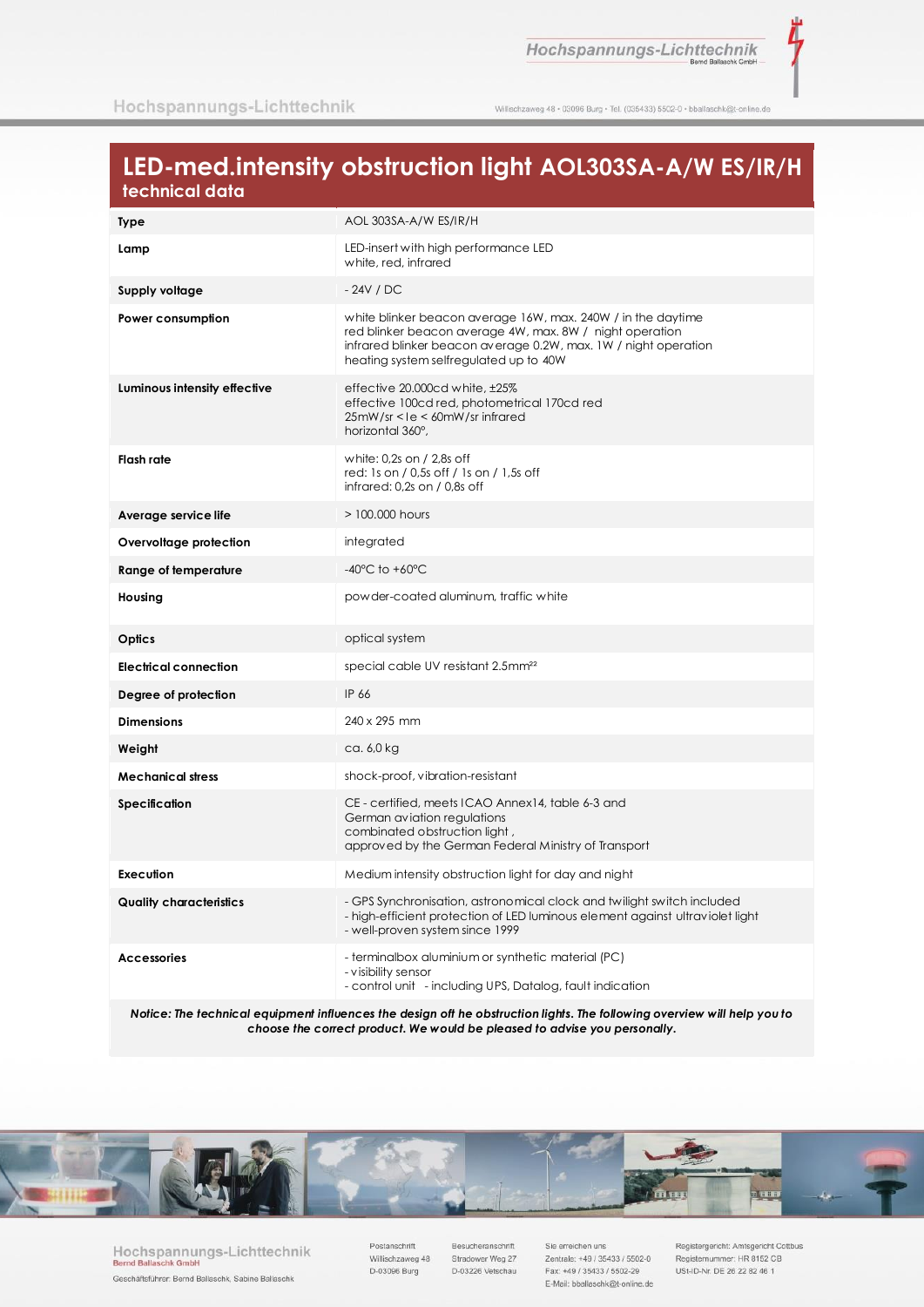Willischzaweg 48 · 03096 Burg · Tel. (035433) 5502-0 · bballaschk@t-online.de

## execution AOL 303SA-A/W ES/IR/H 24V DC





Hochspannungs-Lichttechnik **Bernd Balla**  $chk$   $G$ Geschäftsführer: Bernd Ballaschk, Sabine Ballaschk

Postanschrift Willischzaweg 48 D-03096 Burg

Besucheranschrift Stradower Weg 27 D-03226 Vetschau

Sie erreichen uns Zentrale: +49 / 35433 / 5502-0 Fax: +49 / 35433 / 5502-29 E-Mail: bballaschk@t-online.de

Registergericht: Amtsgericht Cottbus Registernummer: HR 8152 CB<br>USt-ID-Nr. DE 26 22 82 46 1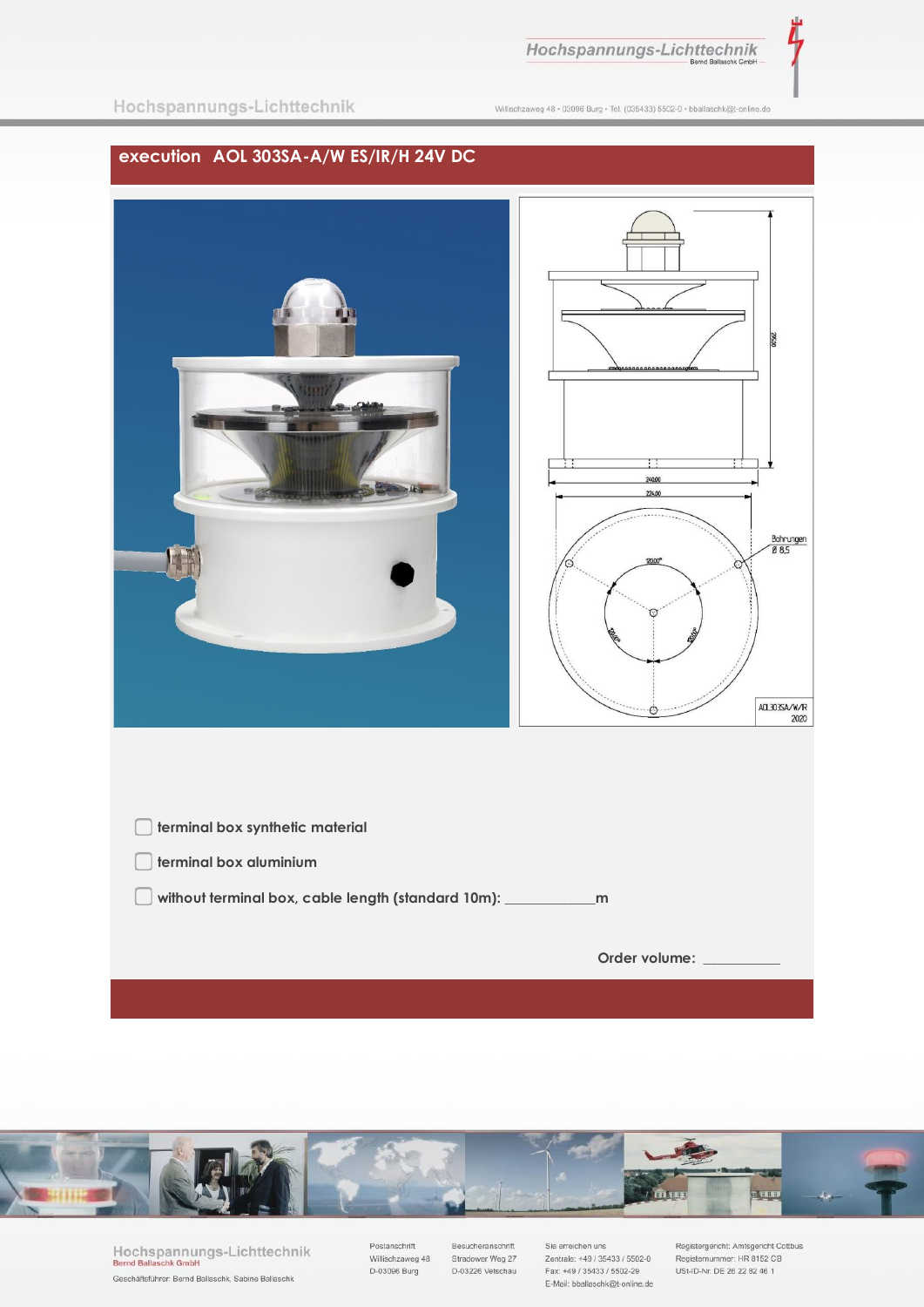Willischzaweg 48 · 03096 Burg · Tel. (035433) 5502-0 · bballaschk@t-online.de

Certified translation from German, page 1 of 1

FEDERAL WATERWAY AND SHIPPING OFFICE **WSV Department for Traffic Engineering** 



#### Certificate

in accordance with no. 28 of the general administrative order concerning the identification of aviation obstacles (AVV identification) to be presented to the responsible licensing authority in accordance with the Air Traffic Act

| ype of light | White blinking obstacle day light |
|--------------|-----------------------------------|
|              | Medium intensity type A           |

Manufacturer

T

Hochspannungs-Lichttechnik Bernd Ballaschk GmbH **Stradower Weg 27** D-03096 Vetschau

Type reference **AOL 303SA-A** 

Based on technical checks carried out by the Department for Traffic Engineering of the Federal Waterway and Shipping Office on 6<sup>th</sup> March 2019, it is herewith confirmed that the presented product sample of the above-described light type is in line with the technical light requirements as per the AVV identification specifications dated 26<sup>th</sup> August 2015 (BAnz AT 1st September 2015 B4, dated 1st September 2015) and the standards and recommendations of annex 14, volume I, tables 6.1 and 6.3, edition 6, July 2013 of the Chicago Treaty. The results of the technical light check have been documented as part of inspection report LS211 dated 10<sup>th</sup> April 2019.

The type of light may, subject to changes to the stated requirements, and whilst adhering to possible stipulations based on the inspection report, be utilised for the purpose of identifying aviation obstacles.

Coblenz, 15<sup>th</sup> April 2019

[Circular stamp with insignia: **WSV Department for Traffic** Engineering AT WSA Coblenz  $1]$ 

[Signature] (Polschinski)

I, Robert Avery Grey, sworn German-English translator by the Frankfurt Regional Court, hereby certify that the above translation from the original document is accurate and complete. AVERI

Frankfurt am Main, Germany, 27<sup>th</sup> June 2019



Hochspannungs-Lichttechnik Geschäftsführer: Bernd Ballaschk, Sabine Ballaschk

Postanschrift Willischzaweg 48 D-03096 Burg

Besucheranschrift Stradower Weg 27 D-03226 Vetschau

Sie erreichen uns Zentrale: +49 / 35433 / 5502-0 Fax: +49 / 35433 / 5502-29 E-Mail: bballaschk@t-online.de

Registergericht: Amtsgericht Cottbus Registernummer: HR 8152 CB USt-ID-Nr. DF 26 22 82 46 1

furt an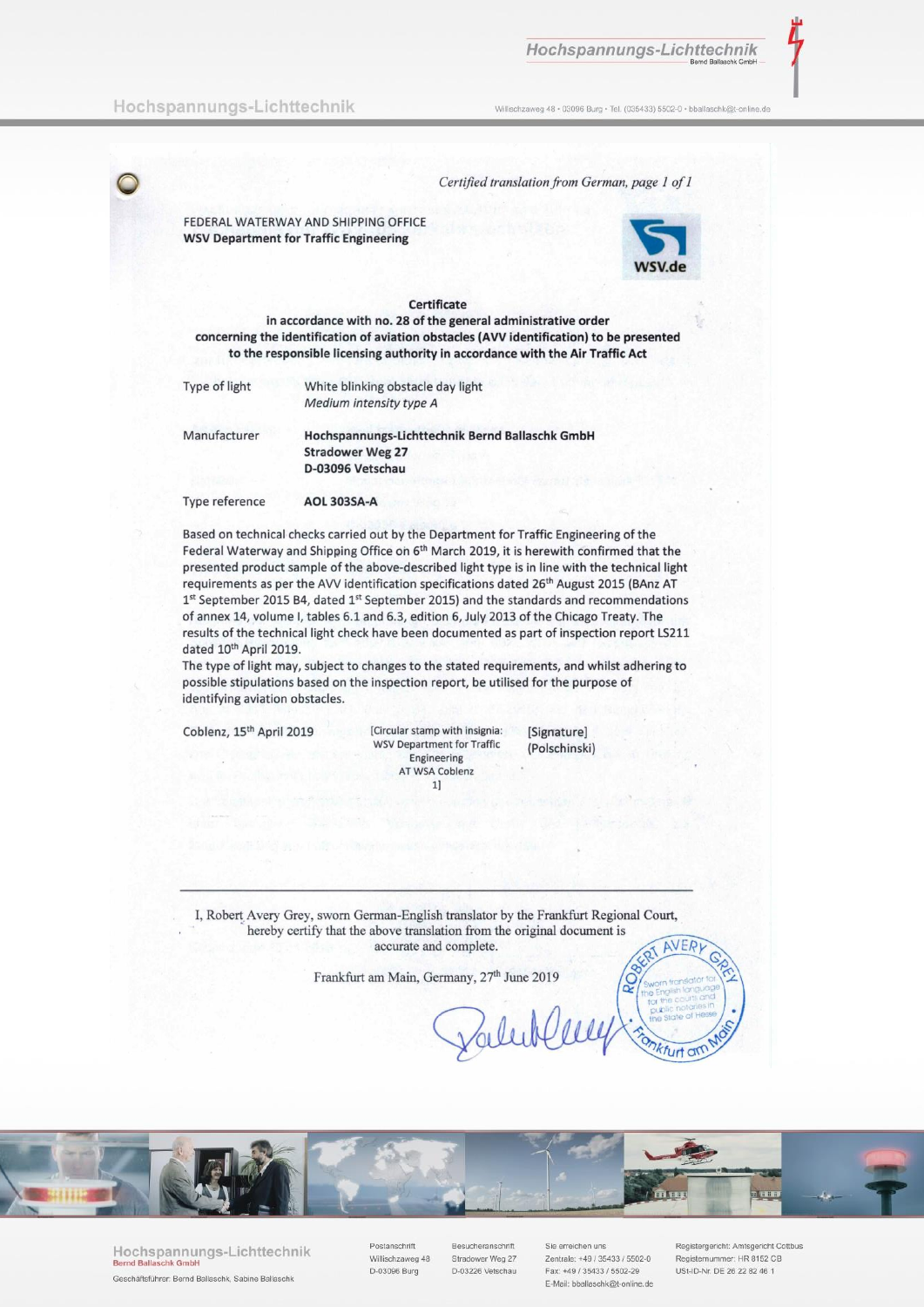### Hochspannungs-Lichttechnik

Willischzaweg 48 · 03096 Burg · Tel. (035433) 5502-0 · bballaschk@t-online.de

WASSERSTRAßEN - UND SCHIFFFAHRTSVERWALTUNG **DES BUNDES** Fachstelle der WSV für Verkehrstechniken



### **Zertifikat**

nach Nr. 28 der Allgemeinen Verwaltungsvorschrift zur Kennzeichnung von Luftfahrthindernissen (AVV Kennzeichnung) zur Vorlage bei der zuständigen Genehmigungsbehörde nach dem Luftverkehrsgesetz

Art des Feuers:

Feuer W, rot ES

Hersteller:

Hochspannungs-Lichttechnik Bernd Ballaschk GmbH Willischzaweg 48 D-03096 Burg/Spreewald

Typenbezeichnung:

AOL 306.2016-W ES

Aufgrund der technischen Überprüfung durch die Fachstelle der Wasserstraßen- und Schifffahrtsverwaltung für Verkehrstechniken vom 11.11.2016 wird festgestellt, dass das vorgestellte Produktmuster des oben bezeichneten Leuchtentyps den lichttechnischen Anforderungen gemäß AVV Kennzeichnung in der Fassung vom 26. August 2015 (BAnz AT 01.09.2015 B4, vom 01.09.2015)

entspricht. Die Ergebnisse der lichttechnischen Prüfung sind im Prüfprotokoll LS189, vom 22.11.2016 dokumentiert: Der Leuchtentyp darf vorbehaltlich einer Änderung der genannten Anforderungen und unter Einhaltung eventueller Vorgaben auf Grund des Prüfprotokolls zur Kennzeichnung von Luftfahrthindernissen verwendet werden.

Koblenz, den 22.11.2016





Hochspannungs-Lichttechnik Geschäftsführer: Bernd Ballaschk, Sabine Ballaschk

Postanschrift Willischzaweg 48 D-03096 Burg

Besucheranschrift Stradower Weg 27 D-03226 Vetschau

Sie erreichen uns Zentrale: +49 / 35433 / 5502-0 Fax: +49 / 35433 / 5502-29 E-Mail: bballaschk@t-online.de

Registergericht: Amtsgericht Cottbus Registernummer: HR 8152 CB USt-ID-Nr. DF 26 22 82 46 1